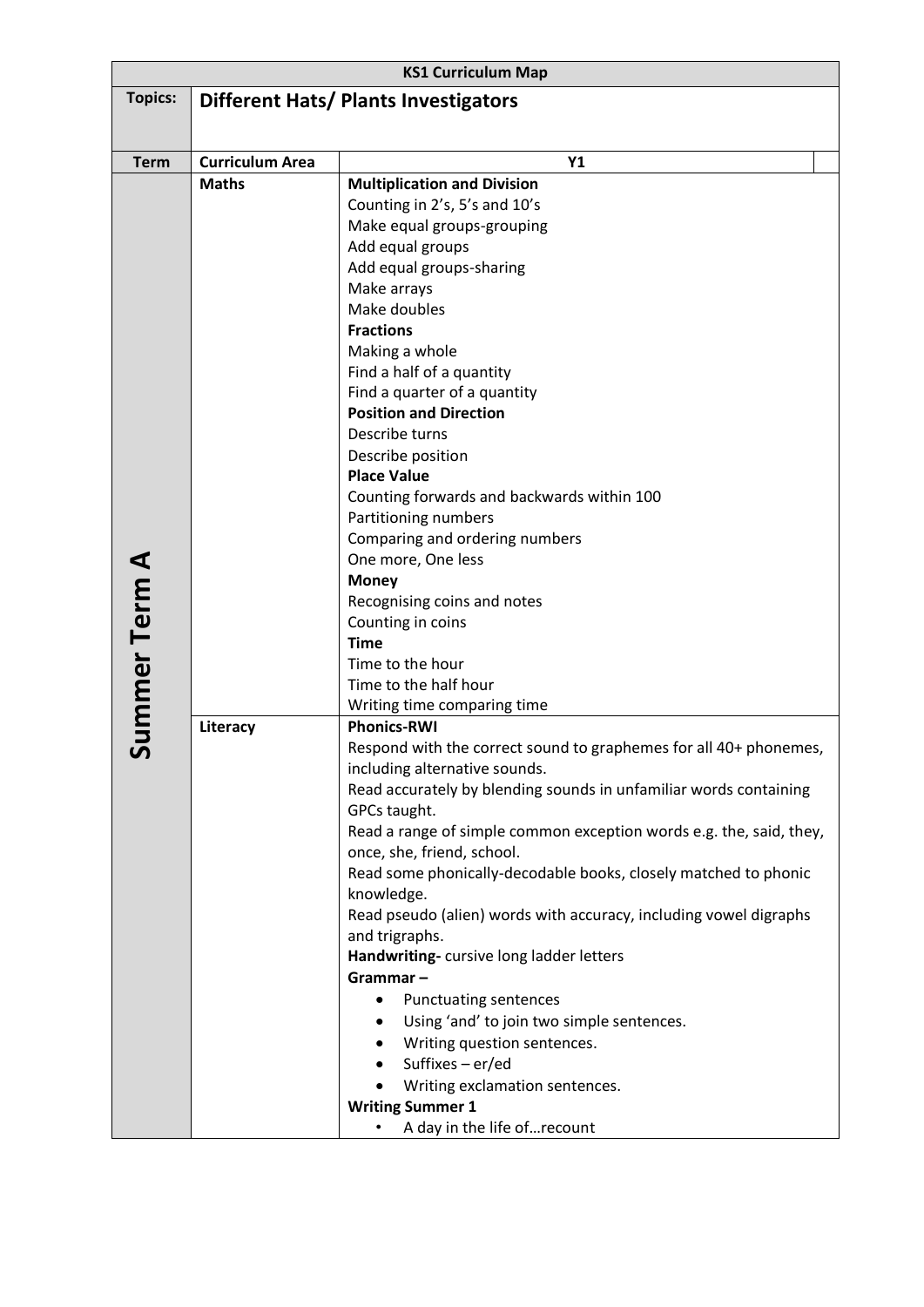|                  | Invitations and advertisements<br>$\bullet$                             |
|------------------|-------------------------------------------------------------------------|
|                  | Descriptive writing of crowns and tiaras<br>$\bullet$                   |
|                  | Cat in the hat - learn, recite then write own                           |
|                  | <b>Traditional tales</b><br>$\bullet$                                   |
|                  | Speech and dialogue<br>$\bullet$                                        |
|                  | <b>Writing Summer 2</b>                                                 |
|                  | Information texts                                                       |
|                  | Leaflets and guides                                                     |
|                  | Poetry<br>$\bullet$                                                     |
|                  | Posters<br>$\bullet$                                                    |
|                  | Information plaques                                                     |
|                  |                                                                         |
| <b>Science</b>   | <b>Plants</b>                                                           |
|                  | Identify and name a variety of common wild and garden plants,           |
|                  | including deciduous and evergreen trees                                 |
|                  | Identify and describe the basic structure of a variety of common        |
|                  | flowering plants, including trees                                       |
|                  | Ask simple questions and recognise that they can be answered in         |
|                  | different ways                                                          |
|                  | Observe closely, using simple equipment performing simple tests         |
|                  | Identify and classifying                                                |
|                  | Use their observations and ideas to suggest answers to questions        |
|                  | Gather and record data to help in answering questions.                  |
| <b>Computing</b> | Using the internet                                                      |
|                  | Word Processing - simple keyboard skills                                |
|                  | To be able to use two hands to type.                                    |
|                  | To understand how to use one space between words.                       |
|                  | To use the shift key for capitals.                                      |
| <b>History</b>   | <b>Castles</b>                                                          |
|                  | To look at significant historical events (Queens platinum Jubilee)      |
|                  | To know about significant historical events, people and places in their |
|                  | own locality (King Richard III)                                         |
|                  | To find out who built the first castles in the UK and why.<br>$\bullet$ |
|                  | To find out about UK castles that were built by the Normans.<br>٠       |
|                  | To find out about the structure of medieval castles.                    |
|                  |                                                                         |
|                  | To find out about the people living in medieval castles.                |
|                  | To find out about how the common people were treated in<br>$\bullet$    |
|                  | medieval times.                                                         |
|                  | To find out about how the Tower of London's use has                     |
|                  | changed over time.                                                      |
| Geography        | Where do I live?                                                        |
|                  | Name, locate and identify characteristics of the four countries and     |
|                  | capital cities of the united Kingdom                                    |
|                  | Use geographical vocabulary to refer to key physical and human          |
|                  | features: beach, coast, sea, ocean, hill, season, farm, village, house  |
|                  | harbour                                                                 |
|                  | Use simple fieldwork and observational skills to study the geography    |
|                  | of their school and local area                                          |
|                  | To be able to name the seven continents of the world and                |
|                  | locate the UK on a world map.                                           |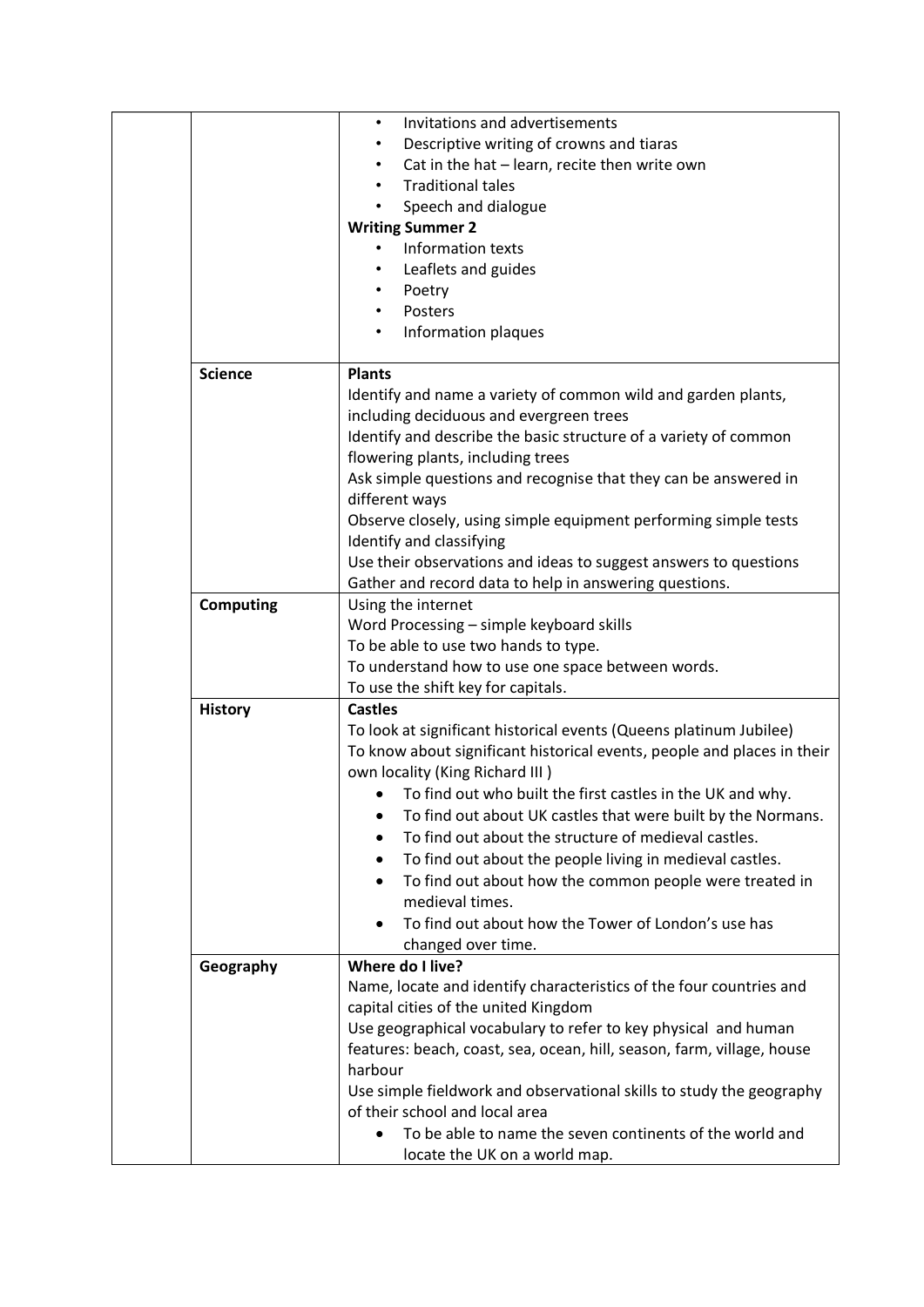| <b>RE</b> | To be able to identify the countries and capital cities of the<br>$\bullet$<br>UK.<br>To be able to identify features and characteristics of the<br>countries of the UK.<br>To explore the town we live in.<br>To be able to describe where you live.<br>Who is Jewish and how do they live?<br>. Retell simply some stories used in Jewish celebrations (e.g.<br>Chanukah)<br>• Give examples of how the stories used in celebrations (e.g.<br>Shabbat, Chanukah) remind Jews about what God is like<br>Give examples of how Jewish people celebrate special times (e.g.<br>Shabbat, Sukkot, Chanukah)<br>• Make links between Jewish ideas of God found in the stories and |
|-----------|------------------------------------------------------------------------------------------------------------------------------------------------------------------------------------------------------------------------------------------------------------------------------------------------------------------------------------------------------------------------------------------------------------------------------------------------------------------------------------------------------------------------------------------------------------------------------------------------------------------------------------------------------------------------------|
|           | how people live<br>• Give an example of how some Jewish people might remember God<br>in different ways (e.g. mezuzah, on Shabbat)                                                                                                                                                                                                                                                                                                                                                                                                                                                                                                                                            |
| PE        | <b>Skills - Striking and Fielding</b><br>To develop underarm throwing and catching and put this into small<br>sided games<br>To develop overarm throwing<br>To develop striking a ball with my hand and equipment<br>To retrieve a ball when fielding<br>To understand how to get a batter out<br>To develop decision making and understand how to score<br>Outdoor team games - Simple Cricket<br><b>Rounders</b><br><b>Kick and Hop it</b><br><b>Football</b>                                                                                                                                                                                                              |
| Art       | To use a range of materials creatively to design and make products<br>To use drawing, painting and sculpture to develop and share their<br>ideas, experiences and imagination<br>To develop a wide range of art and design techniques in using colour,<br>pattern, texture, line, shape, form and space<br>To study Andy Goldsworthy and a range of artists, craft makers and<br>designers, describing the differences and similarities between<br>practices and disciplines, and making links with their own work                                                                                                                                                           |
| <b>DT</b> | <b>Hats</b><br>Design products that have a clear purpose and an intended user.<br>Make products, refining the design as work progresses.<br>Use software to design.<br>Model ideas by making templates and mock ups.<br>Use simple design criteria to develop their ideas. Use finishing<br>techniques.<br>Suggest how their products could be improved.<br>Food - Fruit salad and vegetable salad<br>Preparing fruit and veg' - cooking and nutritional information<br>Understand where food comes from (plants/animals) and that it has<br>to be farmed, grown, and caught.                                                                                                |